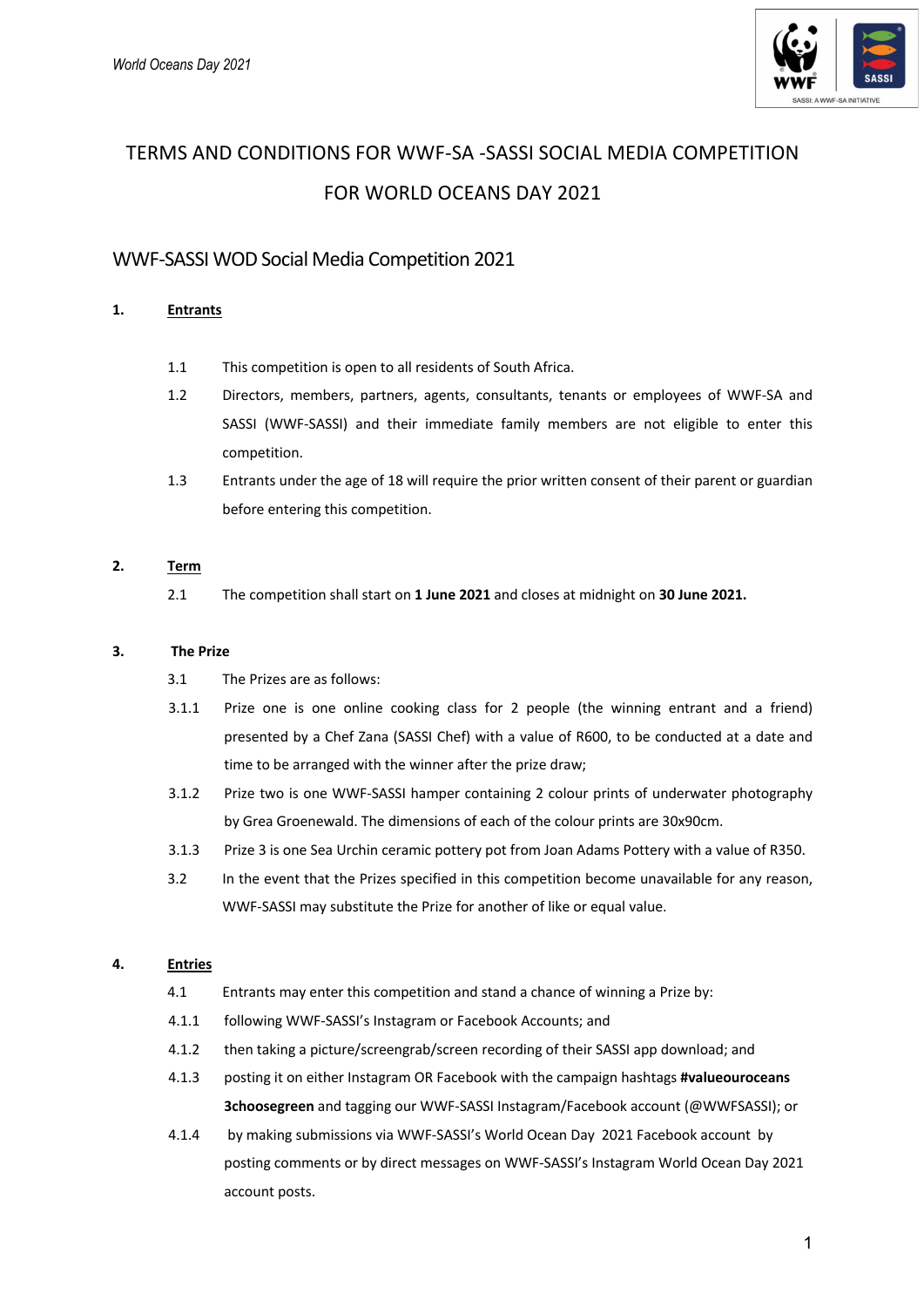

4.2 By entering this competition the entrant accepts the full terms, conditions and rules of this competition and agrees to abide by these rules and requirements and / or proceedings issued by WWF-SA and WWF-SASSI in regard to the competition.

#### **5. The Winner**

- 5.1 The Prize will be awarded the first three entries drawn at random (overseen by an independent auditor), by the SASSI media team and the winners will be notified using the same social media account used when entering the competition within one month of the Prize draw.
- 5.2 The Winner accepts the Prize entirely at their own risk and indemnifies WWF-SASSI & WWF-SA in respect of any claim for any accident, injury, or property damage that may occur in connection with the Prize to the fullest extent allowed by law.
- 5.3 The Prize is neither transferable nor exchangeable for cash or another Prize and must be accepted by the Winner within **one month** of winning the Prize or they will forfeit the Prize.
- 5.4 The Winner will be announced via social media and may be invited to be photographed, interviewed or participate in other marketing activity by WWF-SASSI . The winner has the right to decline such invitation.
- 5.5 Where a diligent attempt to contact the Winner fails or the winner elects not to take the Prize or is unable to take the Prize for whatever reason WWF-SASSI reserves the right to either select another Winner or not award a Prize at all, in its sole discretion.
- 5.6 If, after successful notification, the Prize is not collected or taken receipt of within one month of being announced it will be regarded as forfeit.

#### **6. General**

- 6.1 By submitting an entry to the competition using WWF-SA's social media platforms, entrants warrant that any images submitted are owned by the entrants and / or that it is their own original work and that they are the owners of any intellectual property in such work and grant to WWF-SASSI and WWF-SA the perpetual, royalty-free right, except where prohibited by law, to use the design, get-up and contents thereof for any purpose whatsoever.
- 6.2 You are required to ensure that your image does not infringe the rights of any third party. The entrant indemnifies WWF-SASSI against any claims whatsoever by a third party relating to the images submitted, including claims relating to infringement of intellectual property. WWF-SASSI reserves the right to remove any image which infringes the rights of a third party or which contains objectionable or inappropriate content.
- 6.3 WWF-SASSI takes no responsibility for any inability of an entrant to enter, complete, continue or conclude the competition due to equipment or technical malfunction, busy lines, inadvertent disconnection or otherwise.
- 6.4 By entering this competition, the entrant acknowledges that their personal information will be shared with WWF-SASSI and its agents to the extent necessary to conduct the competition and for prizes to be delivered to the winners.